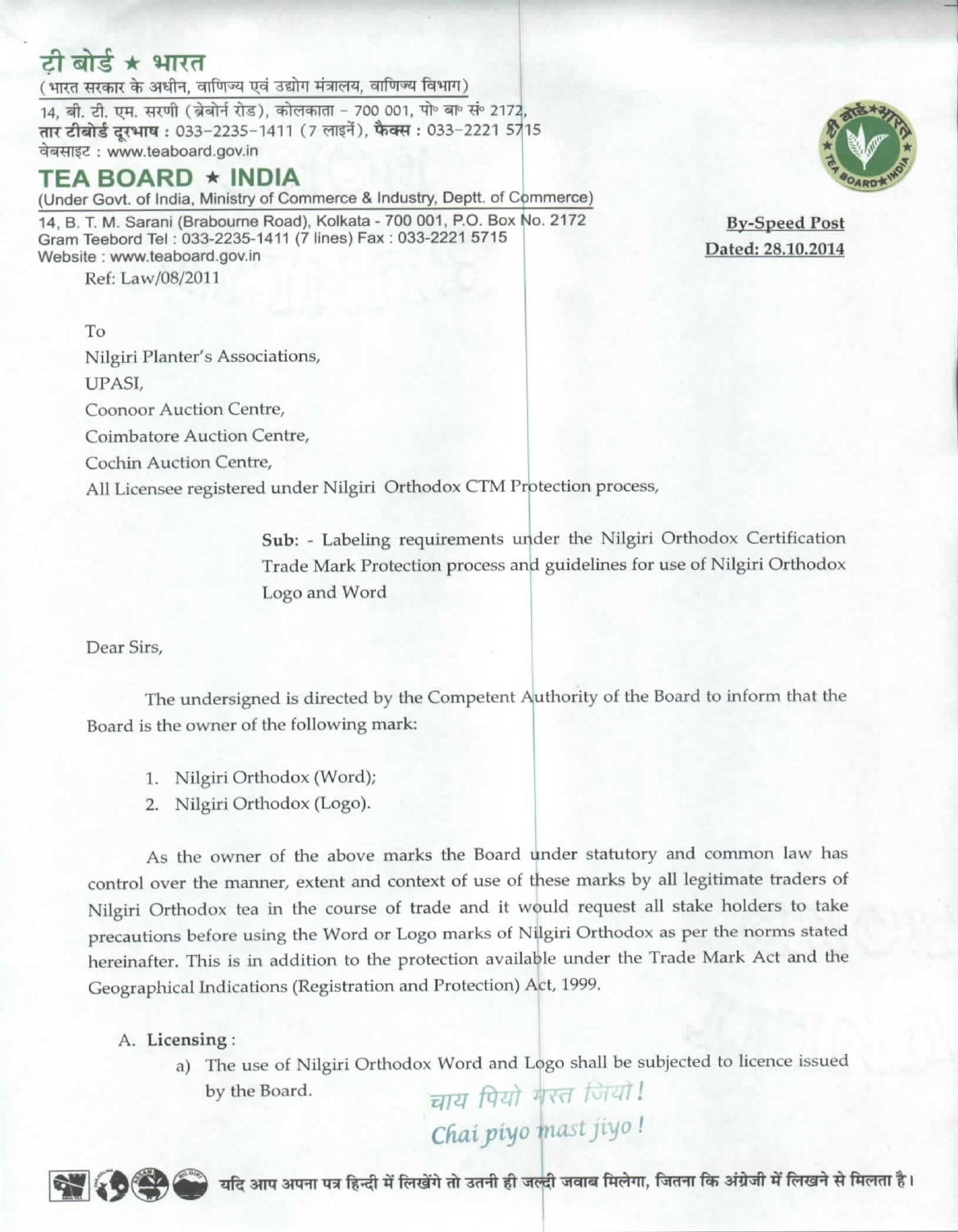b) The Board shall issue licences for use of Nilgiri Orthodox Word and Logo as per the Certification of Trade Mark Regulations.

 $\rightarrow$  -  $\rightarrow$  S/s  $\rightarrow$  S/s

the Certification of Frade Mark Regulations.<br>
c) All Producers, Exporters, Blenders, Packer, Importer, Bulk Supplier , Wholesaler, Auctioneer, Owner of Retail Store and Tea Boutique are wholesaler, Auctioneer, Owner of Ketan Store and Tea Bounque are<br>required to obtain license for using the word and/or logo mark of Nilgiri **Orthodox** 

### B. Packaging:

- uging.<br>i. A licensee shall use Logo/Word mark of Nilgiri Orthodox in the packets in the following manner:
	- a. The colour of the logo of Nilgiri Orthodox shall be violet as white per colour code number 7664 C of Pantone and the background colour where the logo is o be used shall be
	- b. The logo should be of such size which could be easily noticeable to the ordinary consumer.
	- Tea Board of Indi<mark>a</mark> used under licence". c. All packets shall bear the statement "registered CTM/GI of
	- d. The logo/word mark of Nilgiri Orthodox cannot be used in such packets which do not contain 100 percent tea produced by any <mark>of the gardens as listed in Schedule III</mark> of the Regulation falling under the Nilgiri Orthodox <mark>GI.</mark> designated area of
	- Nilgiri Orthodox GI.<br>e. Any packet which contains teas of Nilgiri Orthodox origin Any packet which contains teas of Nilgiri Orthodox origin<br>cannot use the word/logo mark of Nilgiri Orthodox in such a manner which would put the ordinary consumer to believe that the packet contains 100 percent Nilgiri Orthodox Tea.
	- Orthodox Tea.<br>
	f. The term 'blend' or blended' shall be used for such teas the schedule III o<mark>f</mark> the Regulation. which are sourced from more than one garden as listed in
- C. Renewal:
- a. A licence issued by the licensing Authority for use of word/logo mark of Nilgiri Orthodox shall be valid for one year from the date of issue.
- of issue.<br>b. All application for renewal should reach the licensing Authority within 15 days prior to the date of expiry of licence along with the documents namely scheduled VI of the Regulations (duly filled